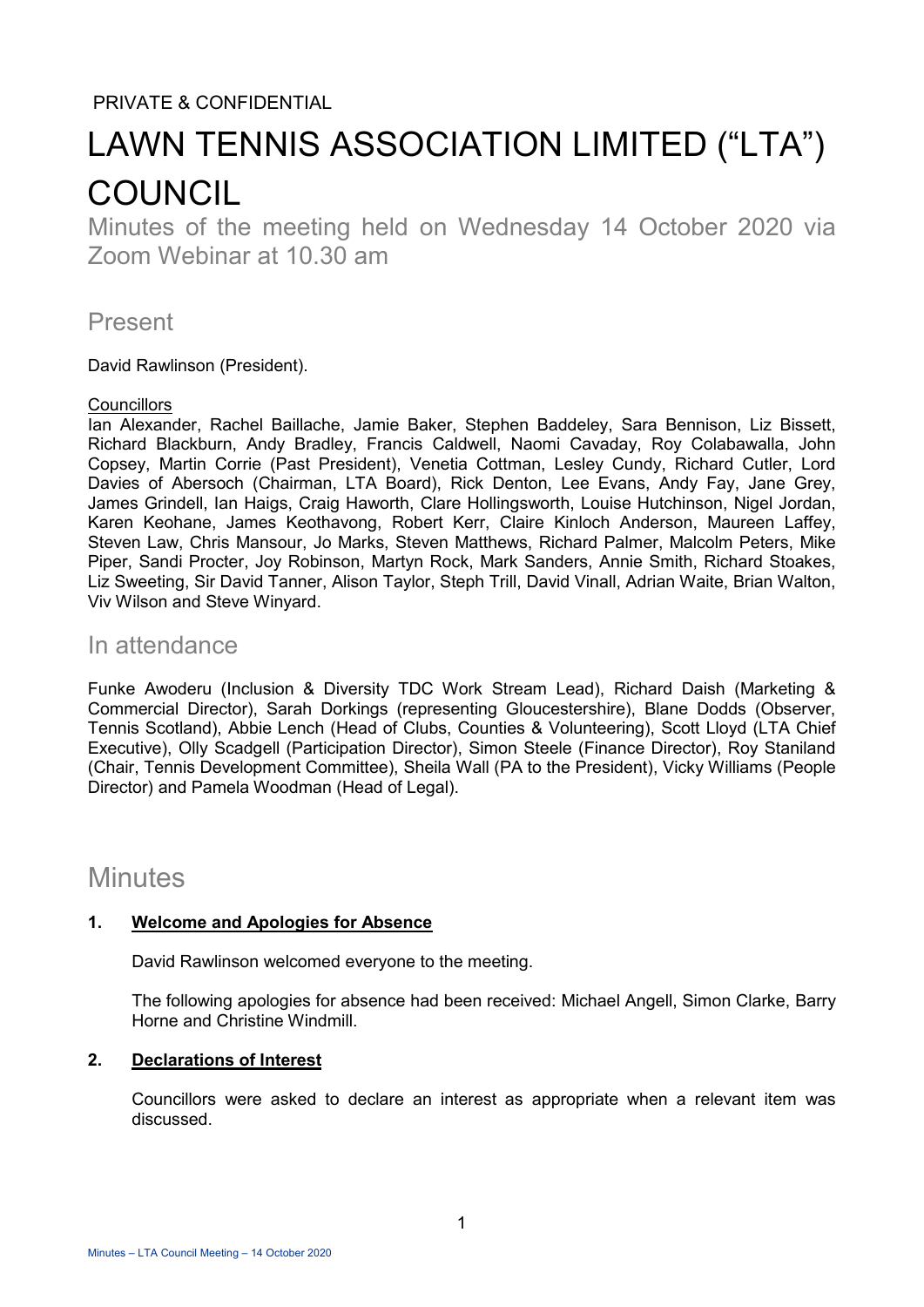#### **3. Minutes of Meeting held on Wednesday 26 February 2020 and of Briefing held on Wednesday 20 May 2020**

The minutes of the meeting held on Wednesday 26 February 2020 and of the briefing held on Wednesday 20 May 2020 were agreed as correct records.

#### **4. Matters Arising**

There were no matters arising not covered on the agenda.

#### **5. President's Report**

The President's Report included in the Council papers was taken as read.

David Rawlinson referred to the two recent Wimbledon Ticket Reform webinars which a total of 122 people had attended (excluding LTA colleagues). Between one and six people had attended from each organisation with an average of two per organisation. Every County, Tennis Scotland, Tennis Wales and the majority of directly affiliated organisations ("DAO") were represented, together with representatives from the LTA Board, Council, Past Presidents, Vice-Presidents and the AELTC.

He thanked those who had provided feedback and submitted questions, from which it was apparent that the majority of Counties are in favour of the changes. 175 questions were submitted covering centralised venue ballots; digital ticketing; County/DAO reforms, allocations and ballots; the LTA Suite and other general questions. As well as answering all the questions raised, more information will be provided on the process for nominating volunteers and on sponsorship agreements.

A copy of the FAQs document will be circulated to Counties/DAOs as soon as possible and David Rawlinson asked Councillors to refrain from asking any further questions at this stage until they had the opportunity to review that document. It was agreed that the link to the recording of the webinars, which had now expired, should be reactivated.

#### **6. LTA Chairman's Report**

The Chairman's report included in the Council papers was taken as read.

#### **7. LTA Chief Executive's Update**

The Chief Executive's business update included in the Council papers was taken as read.

Scott Lloyd said that there will be a drop in the 2020 Wimbledon surplus and in income more generally given the cancellation of the LTA's major events. Early cancellation of the major events and other steps taken at an early stage to reduce expenditure had mitigated costs and resulted in a reduced net spend of over 20%. The tennis support packages had cost £7m, being £5m from the P&L account and £2m from the balance sheet, and a year-end loss is predicted at net reserves level. The LTA is in regular dialogue with the DCMS and the AELTC and the current thinking is that events in 2021 could be restricted in their capacity which will lead to a drop in the Wimbledon surplus; a Wimbledon held behind closed doors will result in little or no surplus. He added that discussions are taking place with the bank to secure an overdraft to help the LTA through the working capital scenarios over the next few months, secured against the LTA's current reserves.

He then gave a presentation on key insight measures covering the Executive Summary from August 2020 in respect of participation (yearly play continued to rise with monthly play stable); LTA reputation (which remained 33% higher than at this stage in 2019); tennis visibility; and tennis opened up (which had seen growth in all areas). He outlined the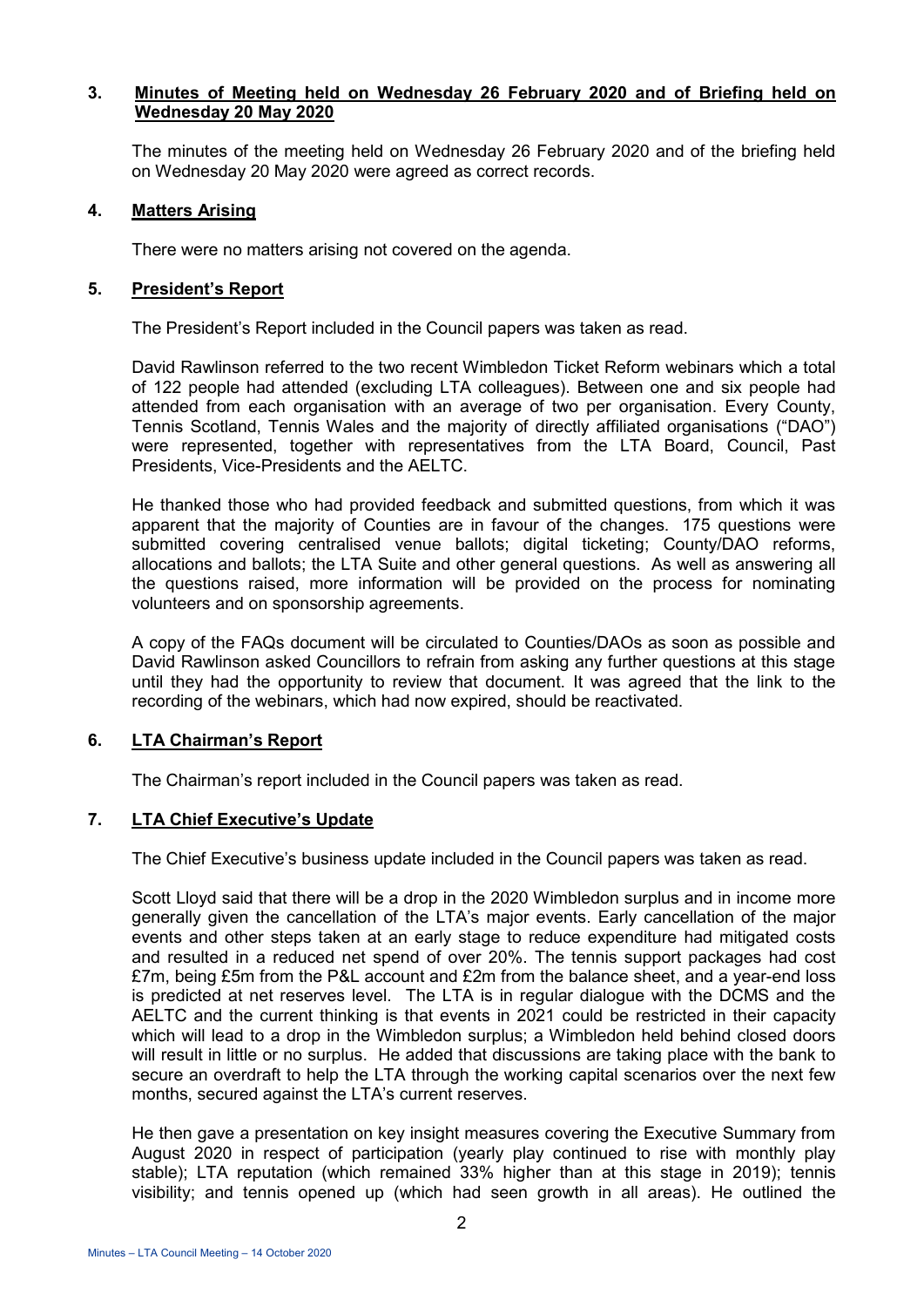prediction of participation levels throughout 2020 without Covid-19, the positive effect on participation from tennis being one of the first sports to resume in lockdown and the challenge of maintaining participation levels throughout the winter.

He referred to the latest Business Dashboard which had been included with the Council papers and which took into account some of the measures which, due to the impact of Covid-19, could not be recorded this year or were not relevant. He said that the protection of indoor courts was vital to maintain participation levels during the winter and the team was working hard with local government and the CITCs to ensure, as far as possible, that CITCs return to operating normally. In addition, there are a number of other key venues which support tennis and which are concerned as to their continued viability; it was vital to support our network of venues to ensure their sustainability moving forward.

He said he responded robustly to a number of misrepresentations in the press following Roland Garros (including specific comments made by Heather Watson in her post-match interview) and it was agreed to provide Councillors with a copy of the related article published by Sky Sports.

#### **8. TDC Update**

The comprehensive update on the activities of the TDC and its work streams included in the Council papers was noted. Olly Scadgell highlighted three key areas: Coach Engagement, Competition and County Governance.

He provided an update on LTA Youth training (delayed due to Covid-19) and encouraged Councillors to work with their regional team and Work Development Partner to promote LTA Youth Training to coaches in their local areas and to plan Coach Networking events. He thanked Stephen Baddeley and Merlin Van De Braam for their extensive work in this area.

He reported that work continued on the integration of Seniors Tennis GB activity within the LTA. The Competition Management System had been overhauled with 21,000 check-outs to date and the team had worked through the issues which had arisen. In place of the cancelled Winter County Cup, Counties are encouraged to arrange a friendly match with a neighbouring County. Once arranged, details of the Counties involved together with the venue, date, time and format to be used should be advised to the LTA by 2 November 2020.

He said that work had commenced on County Governance reform and the next step will be a comprehensive consultation exercise with Counties (and DAOs where relevant) to obtain their views on how best to develop a fit for purpose County Governance Framework, including reviewing and putting in place improvements in respect of County funding. More communication on the process for the consultation exercise will follow in the next few weeks.

Mike Piper said he considered a review on County finances was now a priority.

#### **9**. **Council Updates**

#### **9.1 Play Your Way**

Richard Daish provided an update on Play Your Way covering the objectives; demand creation; the barriers to overcome; investment focus; the impact of the campaign to date; and the campaign's positive effect on the vision to open up tennis by shifting perceptions, attracting larger/new/younger audiences, driving participation, achieving record interactions across social media and increasing the advocacy of our sport.

Mike Piper commented on the success of the advertising campaign in driving demand to Rally and asked that consideration be given to also directing people to club websites. Richard Daish agreed to take this suggestion into consideration.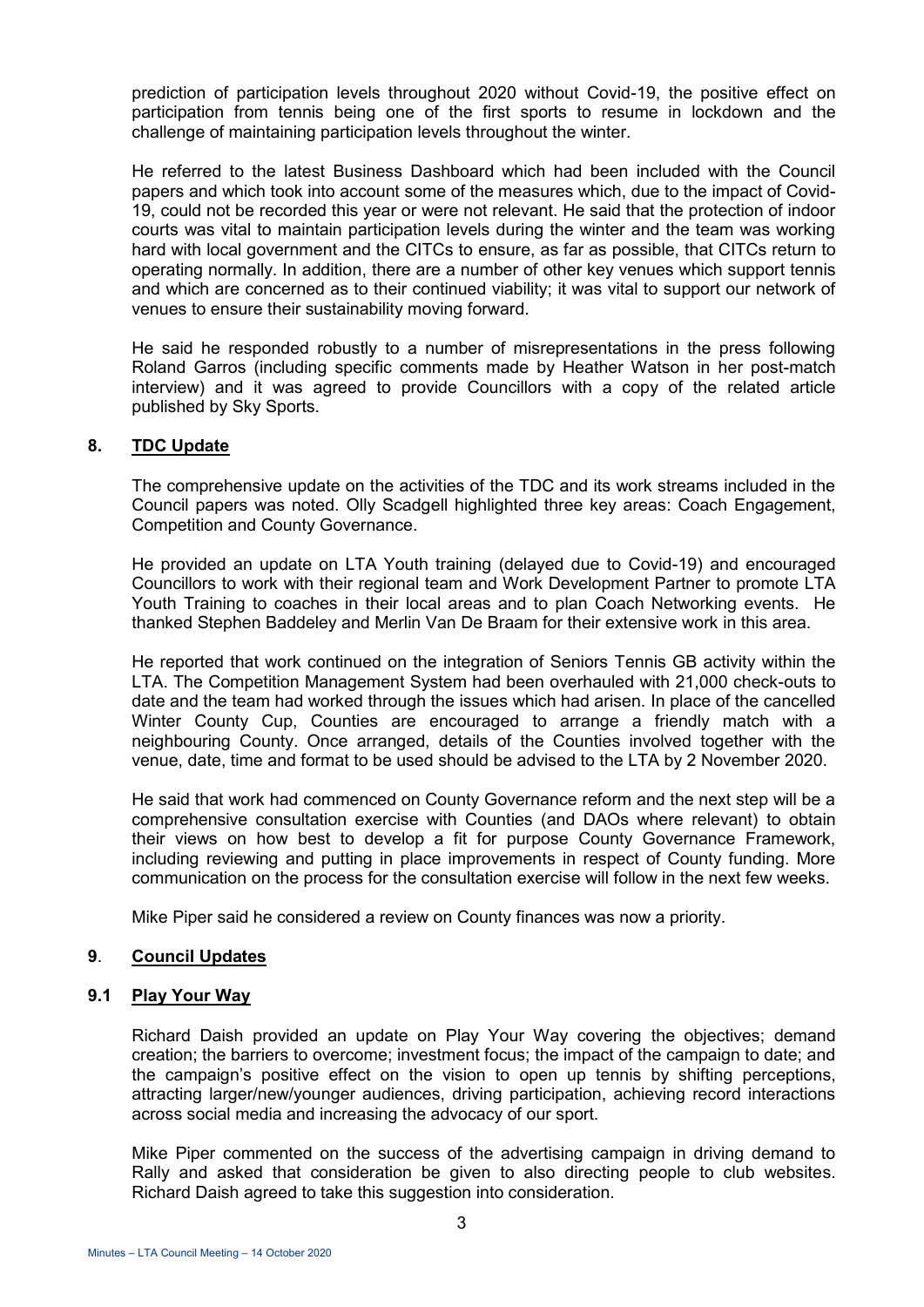#### **9.2 Communications Project**

Sandi Procter said that the purpose of the Communications Project was to review and improve the current practices of communications between the LTA, Councillors, County/Island/National Associations and other member organisations.

A paper setting out the 12 recommendations (with rationale and implementation status) is available on the new County Communications Hub to which Councillors will shortly receive a link. Counties are asked to organise their 2021 County meetings in accordance with the suggested meeting cycle within that document and Councillors are asked to feedback any comments on the recommendations to Richard Cutler.

Abbie Lench showed the meeting the new County Communications Hub which would house the County Resources Guide, an external communication planner, copies of the One Team Bulletin, the new County Services Communication (when it begins later in the year), Club and Coach Newsletters, TDC work stream updates and papers relevant to Counties.

#### **9.3. Board Nominated Councillor Appointments**

Vicky Williams updated Councillors on the recruitment process for the seven vacant Board Nominated Councillor positions which will be used to increase the overall diversity of Council. A small working group (on which she was joined by Rachel Baillache, Barry Horne, James Keothavong, Chris Mansour and Sandi Procter) had discussed and reviewed the role description and advertisement which will be put on the LTA website shortly and circulated to Councillors to forward on to anyone whom they consider might be interested in the role. She added that a six point Inclusion & Diversity Plan had been shared with the working group and she would seek to provide an executive summary to Councillors.

#### **9.4. Councillor Contribution Review Process**

A comprehensive paper included in the Council papers setting out the Councillor Contribution Review process was taken as read. The paper was supplemented by a webinar outlining the process, which had been recorded by members of the Council Nominations Committee and was available for viewing in advance of the meeting. Councillors are asked to feedback any comments on the format and usefulness of the webinar. It was noted that the next review process will be in 2022.

Sandi Procter said that Council Nominations Committee members will make a further round of phone calls with Councillors this year and two rounds of calls next year. In addition there will be a Council Effectiveness Review in 2021.

#### **10. Venue Registration**

 A paper had been circulated in advance of the meeting and was taken as read. Council approved that subscription fees for LTA members be reintroduced for 2020/21 (year commencing 1 October 2020) at the rate of £200 a year, it being noted that the fees had been held at this rate since October 2010 with no fees collected for 2019/20 as a result of Covid-19.

 The registration fees for associates were also approved by Council for the year commencing 1 October 2020 in accordance with the three venue registration packages set out in the Council paper.